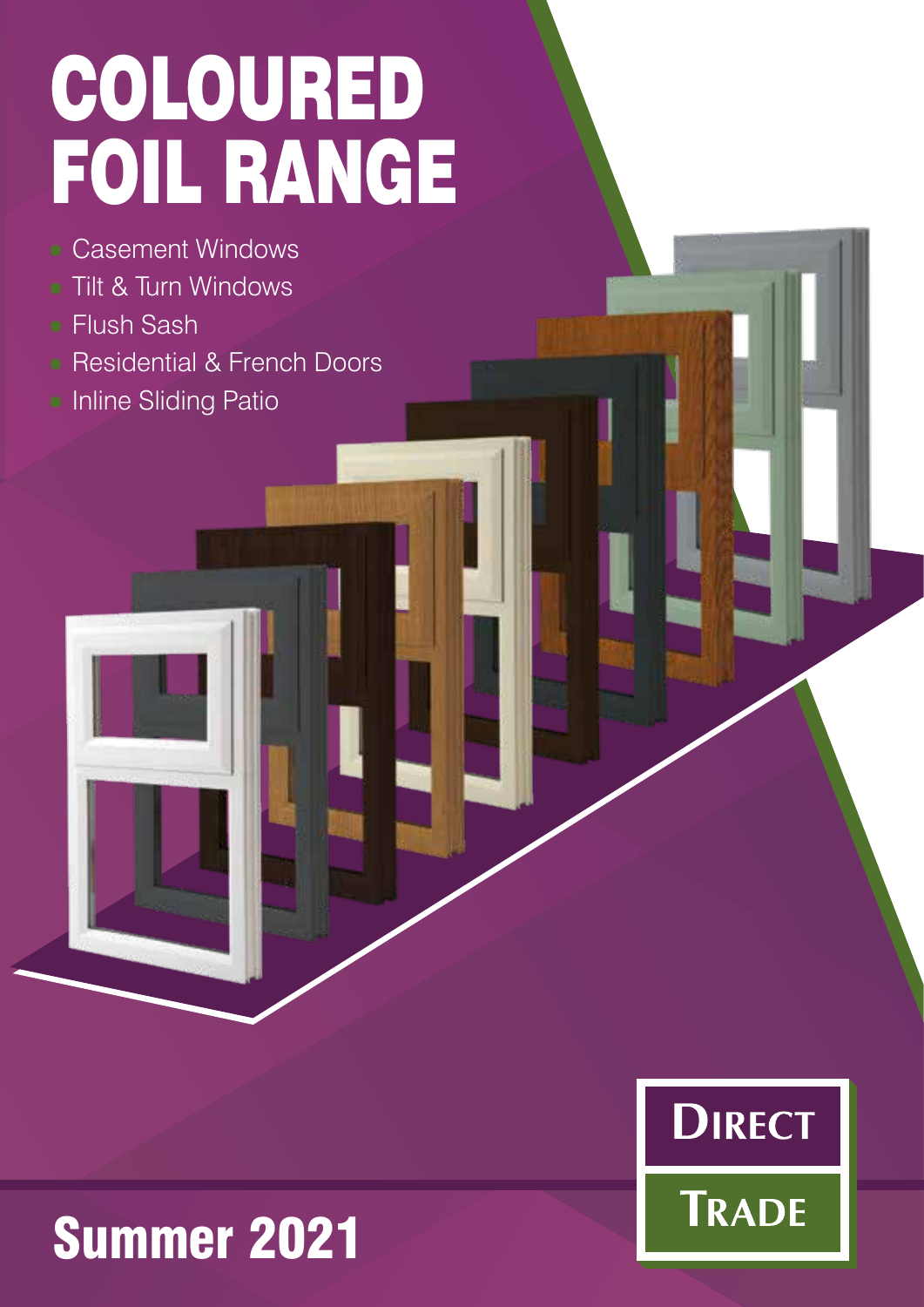# COLOURED FOIL FRAMES

#### Applies to: Standard



Standard Casement **Windows** 



Residential & French Doors



Standard Tilt & Turn **Windows** 



Inline Sliding Patio



Standard Flush Sash

**Excludes:** 

■ Dummy Transom/Mullions in System 10 ■ Run Through System 10 Sash Horns Scotia Bead

#### Please see Ancillary Chart on Page 8 for







tradesales@directtradeltd.co.uk

www.directtradeltd.co.uk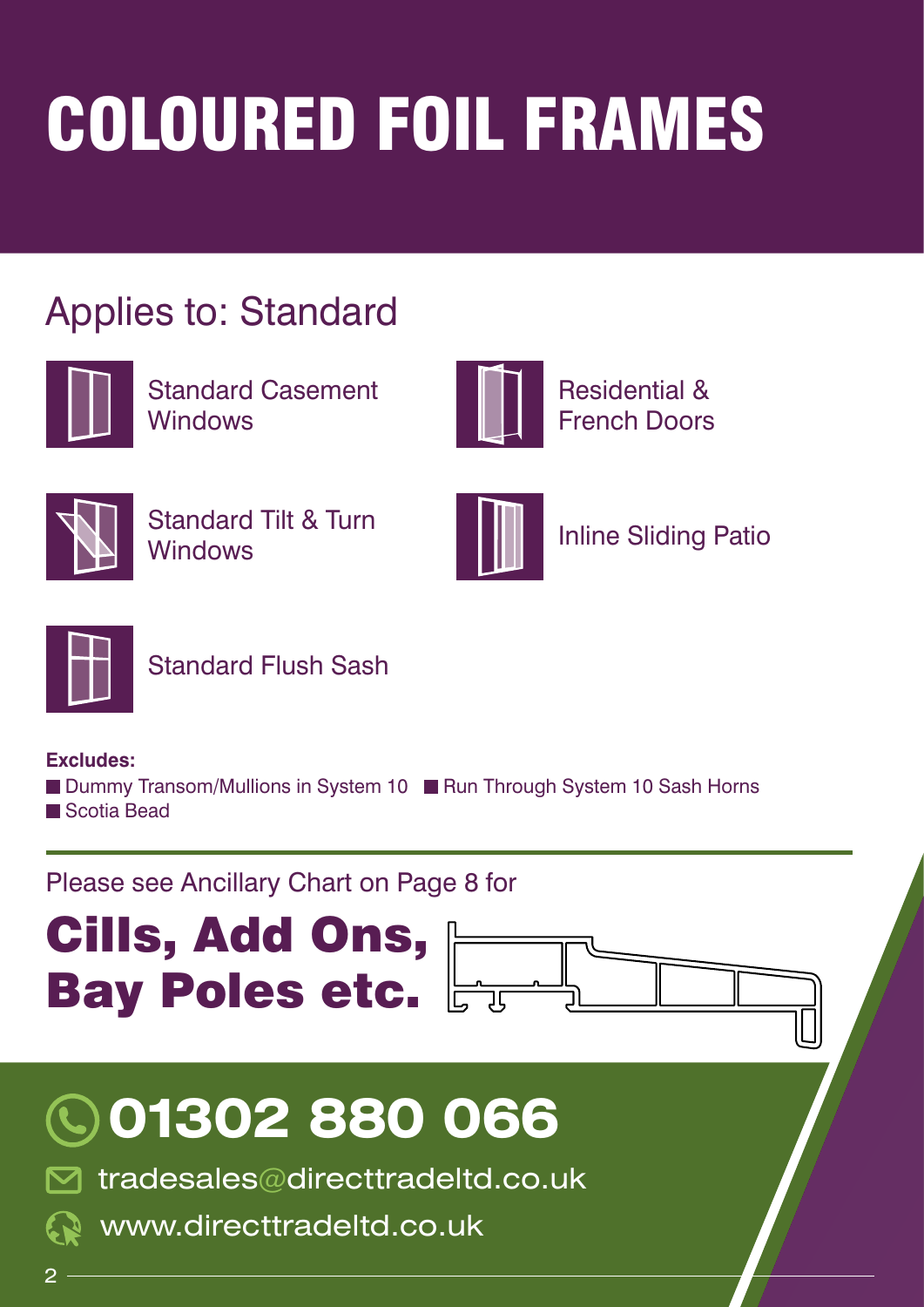Any of the below options not ticked – standard lead time + 5 weeks. \*Available in Rustique & Flush Sash only

| <b>STANDARD</b><br><b>LEAD TIME</b>         | <b>Rustique</b><br>System 10 &<br><b>Flush Sash</b> |                                    | <b>Inline Sliding</b><br><b>Patio</b> |                                    | <b>Flush Sash</b><br><b>Door</b> |                             |
|---------------------------------------------|-----------------------------------------------------|------------------------------------|---------------------------------------|------------------------------------|----------------------------------|-----------------------------|
|                                             | <b>Both</b><br><b>Faces</b>                         | <b>Outside</b><br><b>Face Only</b> | <b>Both</b><br><b>Faces</b>           | <b>Outside</b><br><b>Face Only</b> | <b>Both</b><br><b>Faces</b>      | <b>Outside</b><br>Face Only |
| <b>Agate Grey</b>                           | $\checkmark$                                        |                                    |                                       |                                    |                                  |                             |
| <b>Agate Grey/Whitegrain</b>                |                                                     |                                    |                                       |                                    |                                  |                             |
| <b>Anthracite Grey</b>                      |                                                     |                                    |                                       |                                    |                                  |                             |
| <b>Anthracite Grey/</b><br>Whitegrain       |                                                     |                                    |                                       |                                    |                                  |                             |
| <b>Anthracite Grey</b><br><b>Smooth</b>     |                                                     |                                    |                                       |                                    |                                  |                             |
| <b>Anthracite Grey</b><br>Smooth/Whitegrain |                                                     |                                    |                                       |                                    |                                  |                             |
| <b>Beck Brown</b>                           |                                                     |                                    |                                       |                                    |                                  |                             |
| <b>Beck Brown/</b><br>Whitegrain*           |                                                     |                                    |                                       |                                    |                                  |                             |
| <b>Chartwell Green</b>                      |                                                     |                                    |                                       |                                    |                                  |                             |
| <b>Cream</b>                                |                                                     |                                    |                                       |                                    |                                  |                             |
| Cream/Whitegrain*                           |                                                     |                                    |                                       |                                    |                                  |                             |
| <b>Irish Oak</b>                            |                                                     |                                    |                                       |                                    |                                  |                             |
| <b>Cherry</b>                               |                                                     |                                    |                                       |                                    |                                  |                             |
| <b>Pebble Grey</b>                          |                                                     |                                    |                                       |                                    |                                  |                             |
| Pebble Grey/<br>Whitegrain                  |                                                     |                                    |                                       |                                    |                                  |                             |
| <b>Rosewood</b>                             |                                                     |                                    |                                       |                                    |                                  |                             |
| <b>Silver Grey</b>                          |                                                     |                                    |                                       |                                    |                                  |                             |
| <b>Slate Grey</b>                           |                                                     |                                    |                                       |                                    |                                  |                             |
| Whitegrain                                  |                                                     |                                    |                                       |                                    |                                  |                             |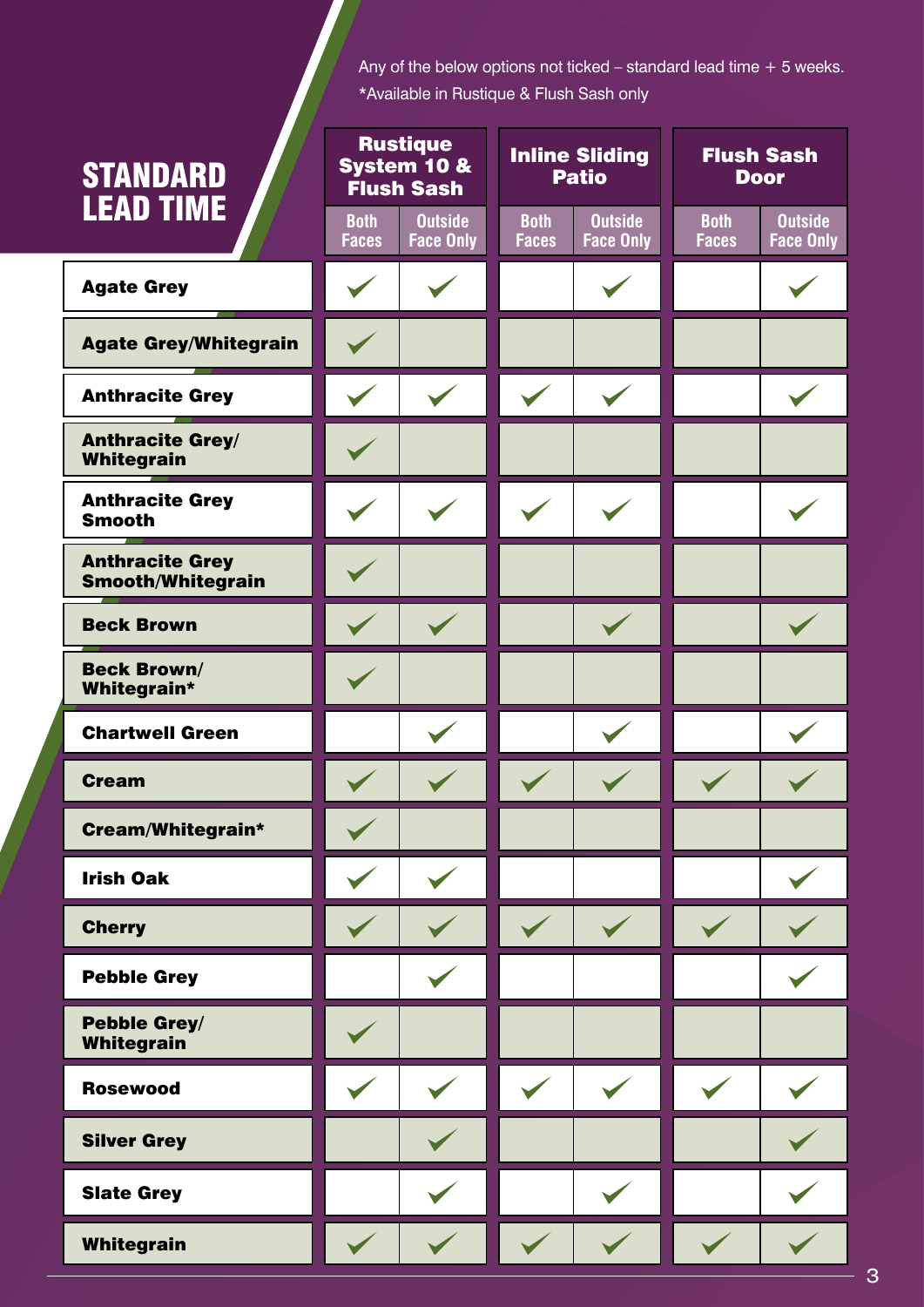## STANDARD COLOUR RANGE



4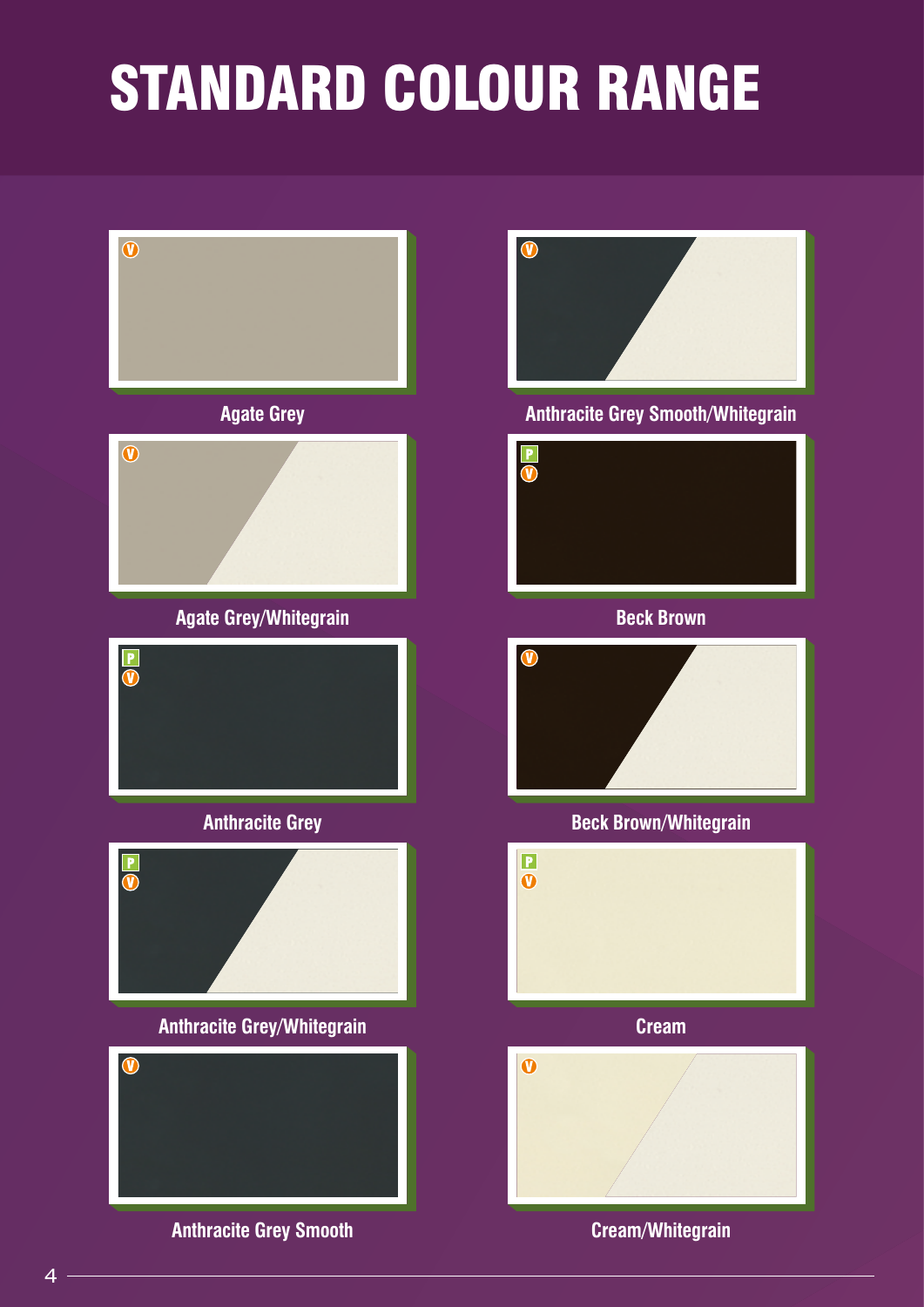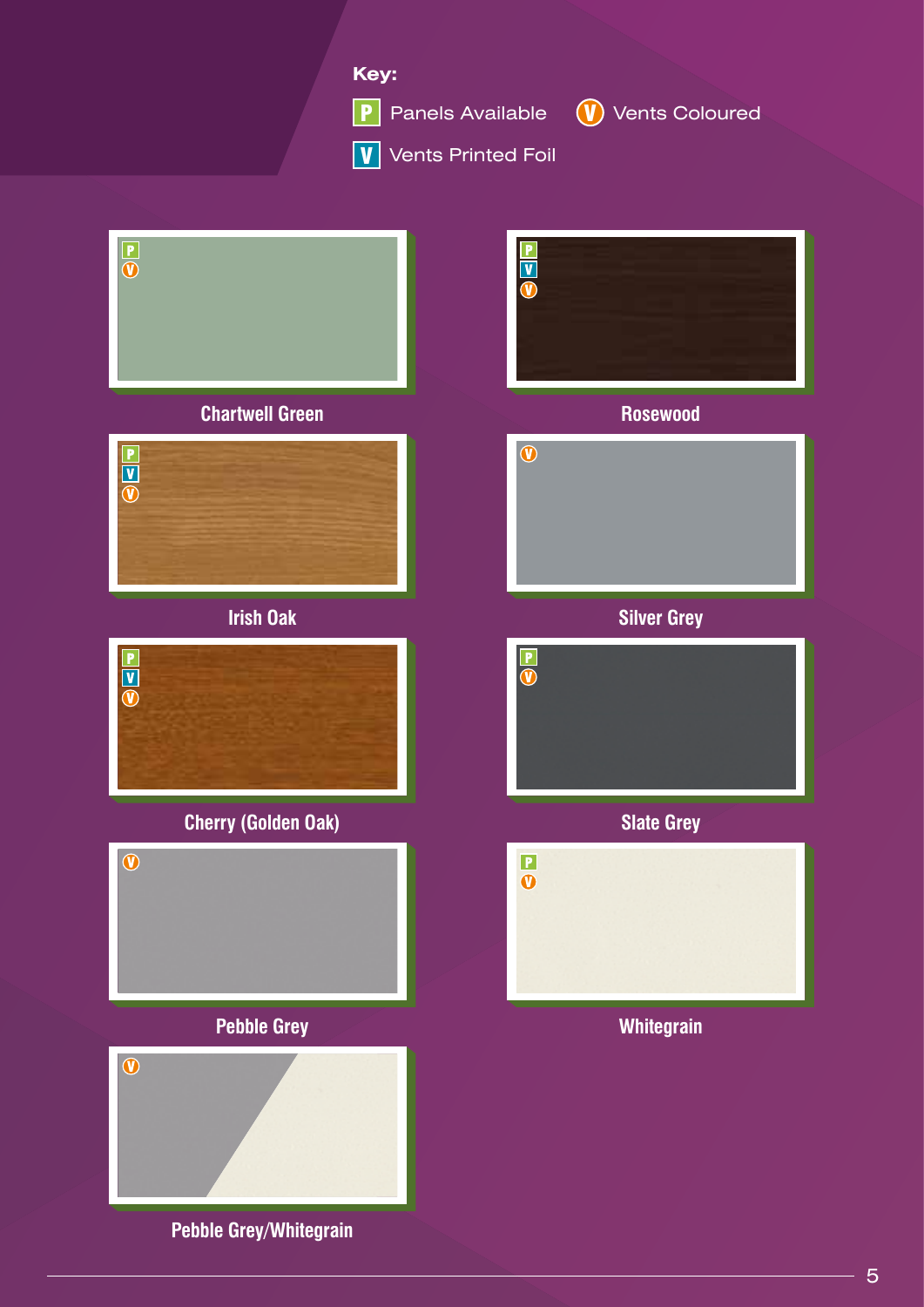## EXTENDED COLOUR RANGE

#### **PRODUCT AND ANCILLARY OPTIONS AS STANDARD FOIL RANGE.**

Any colour or combination within extended range – standard lead time + 5 weeks.

**Please refer to key as to availability of Panels and Vents.**

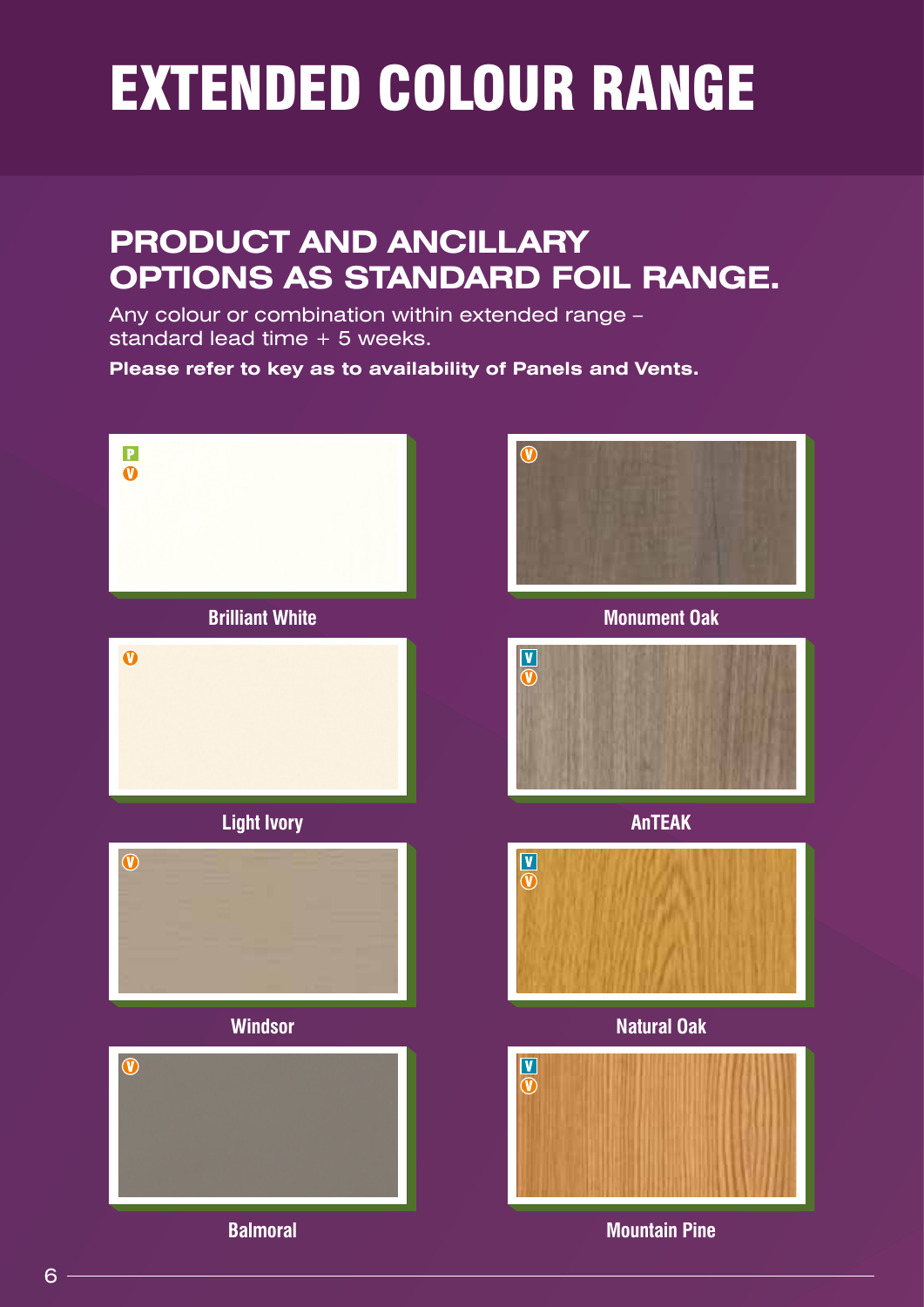

Some colours will be subject to a minimum pack quantity surcharge.

Due to the limitations of the printing process we recommend that an accurate colour swatch is requested prior to ordering. The company cannot accept any responsibility for colours shown in this brochure.